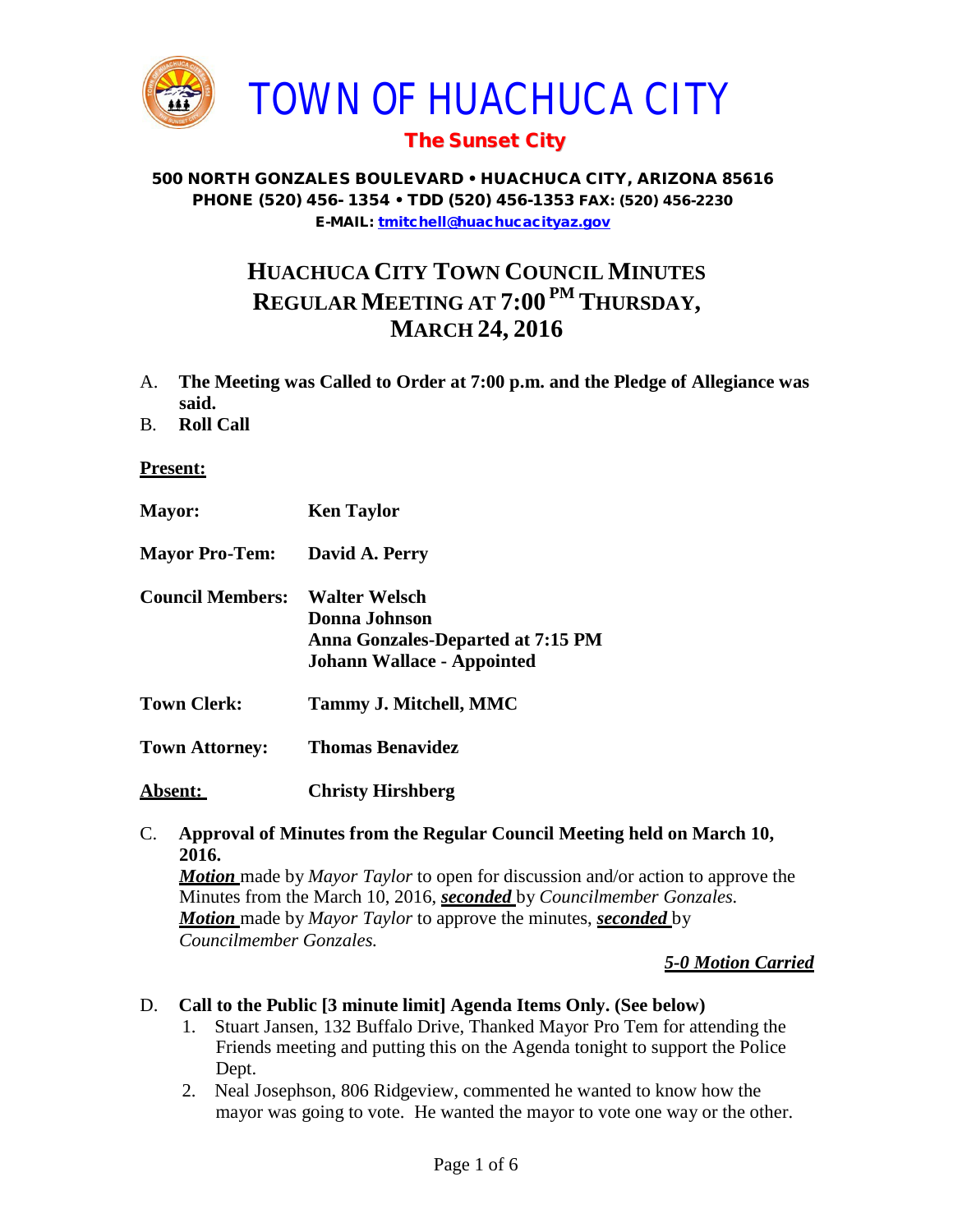## E. **Reports by Council Members and Officers:**

- 1. *Councilmember Welsch - Library/Senior Center***-**. Councilmember Welsch reported that the Sign Language classes are going well. The Senior Center is still serving lunches to many seniors.
- 2. *Councilmember Gonzales***–** *Planning and Zoning-* . Councilmember Gonzales reported the Planning and Zoning is working diligently on the General Plan and a few more projects. We do have a few ordinances on the agenda today.
- 3. *Parks and Recreation***-** Clerk Mitchell reported that she put together a Bike Rodeo set for April 23, 2016 at 10:00 AM. Mayor Taylor said if you would like to get involved with different commission of the city please get with the Town Clerk Mitchell for the paperwork.
- 4. *Councilmember Johnson – Public Safety-*Councilmember Johnson, Niki Haines reported they have some dogs ready for adoption and now they have some small dogs (Chihuahuas) for adoption. The Shelter is also moving forward with the meet and greet house. Councilmember Johnson conveyed that the Fire Department is doing their training with Whetstone.
- 5. *Mayor Pro Tem Perry Public Works-* Mayor Pro Tem Perry reported that PW is working on grass, weeds and the right-a-ways. Also, with the winds the land fill staff is working on keeping up with the blown refuse.
- 6. *Councilmember Hirshberg***–** *Finance-*.Mayor Taylor conveyed that the Auditors will give a presentation tonight.
- 7. *Mayor Taylor* Mayo*r* Taylor said he has no report tonight.
- 8. *Tammy Mitchell – Town Clerk's Report-*Clerk Mitchell reported that we are changing cell phone carriers from Verizon to T-Mobile and will save 547.00 a month.
- F. **Unfinished Business: None**
- G. **New Business:**
	- 1. **Discussion and/or Action [Mayor Taylor]: Executive [Closed] Session, Pursuant to A.R.S. 38-431.03 (A) (1), for Interview and Discussion of Candidate(s) for the Vacant Council Seat.**

*Motion* made by *Mayor Taylor* to open for discussion and/or action, *seconded* by *Councilmember Johnson.* Mayor Taylor asked if the candidates would like to go into closed session or stay in open session. Both candidates decided to stay in open session. First interviewed were Johann Wallace and then Craig Smith.

2. **Discussion and/or Action [Mayor Taylor]: Acceptance of Resignation of Johann Wallace from his Seat on the Town's Planning and Zoning Commission.**

*Motion* made by *Mayor Taylor* to open for discussion and/or action, *seconded* by *Councilmember Gonzales.*

*Motion* made by *Mayor Pro Tem Perry* to accept Mr. Johann Wallace's resignation from the Planning and Zoning Commission, *seconded* by *Councilmember Johnson.*

## *5-0 Motion Carried*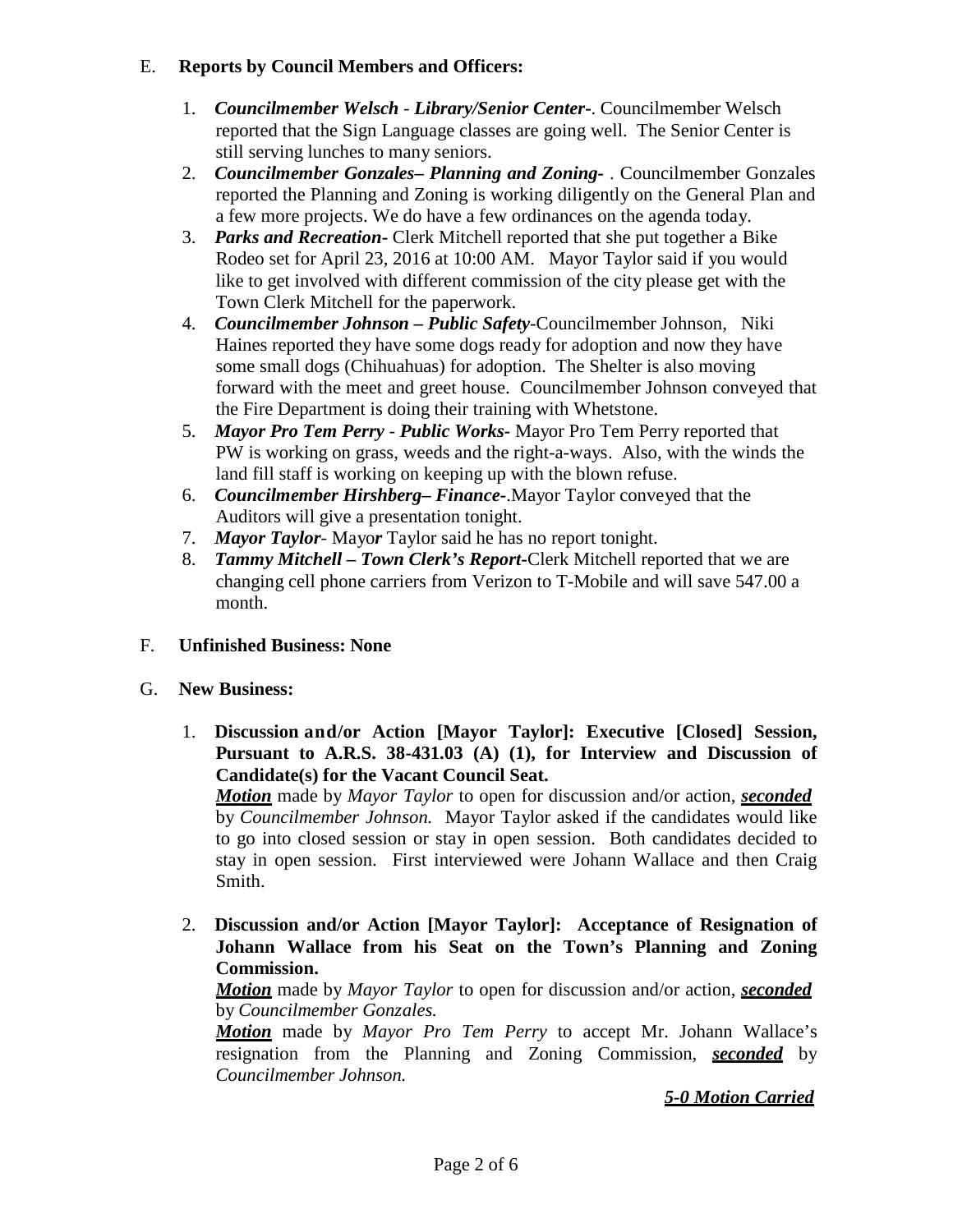#### 3. **Discussion and/or Action [Mayor Taylor]: Appointment of Candidate to the Vacant Council Seat.** *Motion* made by *Mayor Taylor* to open for discussion and/or action, *seconded*

by *Mayor Pro Tem Perry.*

*Motion* made by *Mayor Taylor* to appoint Johann Wallace to the vacant Council Seat, *seconded* by *Councilmember Gonzales.*

## *5-0 Motion Carried*

4. **Discussion and/or Action [Mayor Taylor]: Assignment Changes to the Town's Appointed Commissions, including but not limited to: Finance, Parks and Recreation, and Planning and Zoning.**

*Motion* made by *Mayor Taylor* to open for discussion and/or action, *seconded* by *Councilmember Gonzales.* Mayor Taylor made a **motion** to appoint Councilmember Gonzales to Finance, Councilmember Johann to Planning and Zoning and Councilmember Hirshberg to Parks & Recreation, **seconded** by Councilmember Gonzales.

## *5-0 Motion Carried*

5. **Discussion and/or Action [Mayor Taylor]: Fiscal Year End 2015 Financial Audit (Auditors - BeachFleichman)**

*Motion* made by *Mayor Taylor* to open for discussion, *seconded* by *Councilmember Gonzales.* Mr. Jim Lovelace gave the power point presentation for the council and public. Anyone seeking to see the Audit Repot can contact the Tammy Mitchell, Town Clerk/Administrator during normal business hours.

6. **Discussion and/or Action [Mayor Taylor]: Request for waiver of Facility Use fee's for Keeline Park by Little League Baseball, a non-profit organization, to promote community through youth activities.**

*Motion* made by *Mayor Taylor* to open for discussion and/or action, *seconded* by *Councilmember Gonzales.*

*Motion* made by *Mayor Taylor* to waive fees for the Little League Baseball, *seconded* by *Councilmember Johnson.*

## *6-0 Motion Carried*

- 7. **Discussion and/or Action [Councilmember Gonzales]: Appointment of Taylor Watson to the Planning and Zoning Commission.** *Motion* made by *Mayor Taylor* to open for discussion and/or action, *seconded* by Mayor *Pro Tem Perry.* Attorney Benavidez stated you cannot be an employee and on the Planning and Zoning Commission at the same time.
- 8. **Discussion and/or Action [Mayor Taylor]: Results of the CDBG Public Hearing Concerning Grant Funding Project Proposals.** *Motion* made by *Mayor Taylor* to open for discussion and/or action, *seconded* by *Councilmember J. Wallace. CORRECTED The council discussed the three option presented and thought that the water tank improvements would be the best at this time. Mayor Pro Tem mentioned that we may need to put some money of our own in to this project. It will go out for bid so we hope to get a bid that fits. Mayor Taylor stated that this process is going through SEAGO to make sure this is done properly this time around.*

*Motion* made by *Mayor Taylor* to, *seconded* by *Mayor Pro Tem Perry to direct*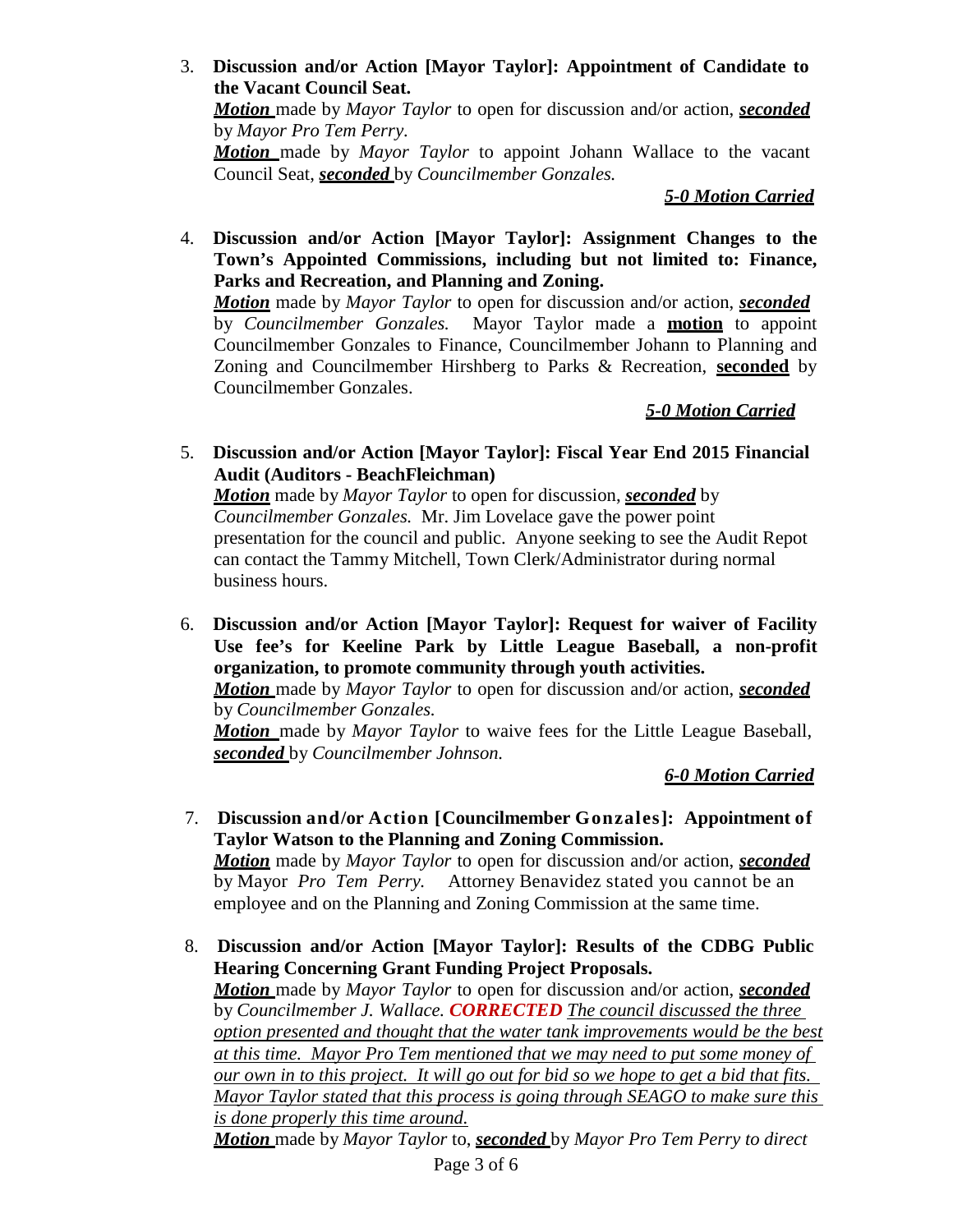*staff to begin the process for the CDBG Grant for improvements on our water tower system.5-0 Motion Carried.*

## *Resolution No. 2016-13 Read by Title Only*

9. **Discussion and/or Action [Mayor Taylor]: Resolution No. 2016-13** - **AUTHORIZING THE TOWN TO SUBMIT AN APPLICATION FOR FY 2016 STATE COMMUNITY DEVELOPMENT BLOCK GRANT ["CDBG"] FUNDS, CERTIFYING THAT THE APPLICATION MEETS THE TOWN'S PREVIOUSLY IDENTIFIED COMMUNITY DEVELOPMENT NEEDS AND THE REQUIREMENTS OF THE STATE CDBG PROGRAM, AND AUTHORIZING ALL ACTIONS NECESSARY AND PROPER TO IMPLEMENT AND COMPLETE THE PROJECT DESCRIBED IN THE APPLICATION.**

*Motion* made by *Mayor Taylor* to open for discussion and/or action, *seconded* by *Mayor Pro Tem Perry.*

*Motion* made by *Mayor Taylor* to adopt Resolution No 2016-13, *seconded*  by *Councilmember Welsch.*

*5-0 Motion Carried*

## *Resolution No. 2016-14 Read by Title Only*

10. **Discussion and/or Action [Mayor Taylor]: Resolution No. 2016-14 - ADOPTING A RESIDENTIAL ANTI-DISPLACEMENT AND RELOCATION ASSISTANCE PLAN FOR FISCAL YEAR 2016, AS REQUIRED UNDER SECTION 104(d) OF THE HOUSING AND COMMUNITY DEVELOPMENT ACT OF 1974, AS AMENDED.**

*Motion* made by *Mayor Taylor* to open for discussion and/or action, *seconded* by *Mayor Pro Tem Perry.*

*Motion* made by *Mayor Taylor* to adopt Resolution No 2016-14, *seconded* by *Mayor Pro Tem Perry.*

*5-0 Motion Carried*

## *Ordinance No. 2016-14 Read by Title Only*

11. **Discussion and/or Action [Mayor Pro Tem Perry / Town Attorney]: First Reading of Ordinance No. 2016-14 AMENDING THE TOWN'S CODE TITLE 2 "ADMINISTRATION AND PERSONNEL" TO ESTABLISH THE OFFICE OF TOWN MANAGER AND TO SPECIFY THE DUTIES AND RESPONSIBILITIES OF THE TOWN MANAGER.**

*Motion* made by *Mayor Taylor* to open for discussion and/or action, *seconded* by *Mayor Pro Tem Perry.*

#### *Ordinance No. 2016-15 Read by Title Only*

12. **Discussion and/or Action [Zoning Administrator / Town Attorney]: First Reading of Ordinance No. 2016-15 - AMENDING THE TOWN CODE CHAPTER 18.105 "OFF-STREET PARKING AND LOADING REGULATIONS" SECTION 18.105.070 "PARKING LOT PLACEMENT REGULATIONS" CONCERNING PARKING LOT SURFACING AND OTHER PARKING LOT REQUIREMENTS.**

Page 4 of 6 *Motion* made by *Mayor Taylor* to open for discussion and/or action, *seconded*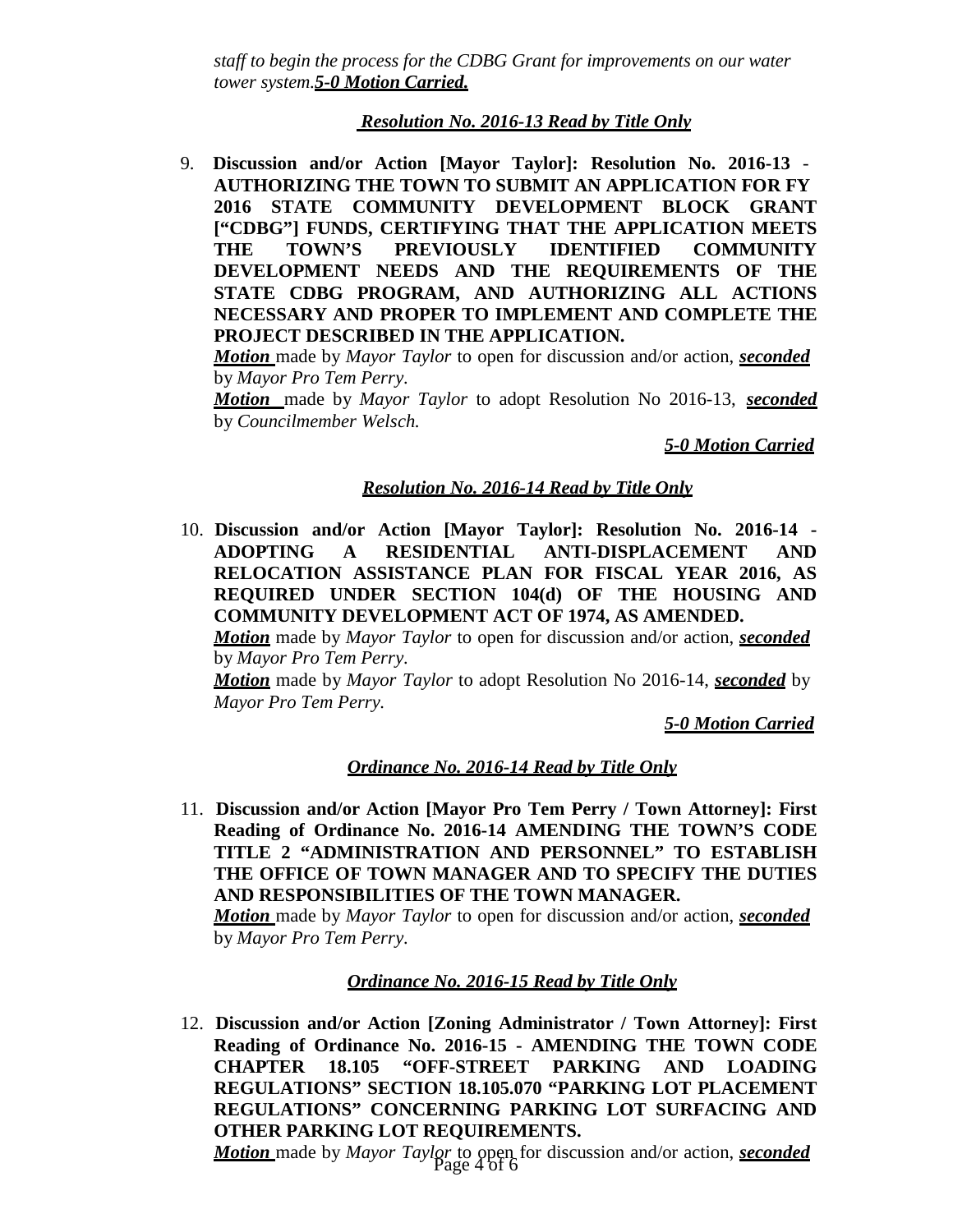by *Mayor Pro Tem Perry.*

## *Ordinance No. 2016-16 Read by Title Only*

13. **Discussion and/or Action [Zoning Administrator / Town Attorney]: First Reading of Ordinance No. 2016-16 - AMENDING THE TOWN CODE TITLE 18 "ZONING", CHAPTER 18.10 "DEFINITIONS," CHAPTER 18.35 "R-1 RESIDENTIAL DISTRICTS," CHAPTER 18.105 "OFF-STREET PARKING AND LOADING REGULATIONS" ADOPTING PARKING RESTRICTIONS FOR TRAILERS AND ACCESSORY VEHICLES IN RESIDENTIAL AREAS.**

*Motion* made by *Mayor Taylor* to open for discussion and/or action, *seconded* by *Councilmember Wallace.*

## *Ordinance No. 2016-17 Read by Title Only*

14. **Discussion and/or Action [Zoning Administrator / Town Attorney]: First Reading of Ordinance No. 2016-17 - AMENDING THE TOWN CODE TITLE 18 "ZONING," CHAPTER 18.135 "AMENDMENTS," SECTION 18.135.080 "FEES" AND CHAPTER 18.145 "BOARD OF ADJUSTMENT," SECTION 18.145.100 "FEES AND NOTICE OF PUBLICATION," CHAPTER 18.150 "FEES," SECTION 18.150.010 "PLANNING AND ZONING FEES," AND ADDING NEW CHAPTER 18.155 "VIOLATIONS AND PENALTIES," TO CHANGE THE PLANNING AND ZONING FEES CHARGED BY THE TOWN AND ESTABLISHING A NEW PROCESS FOR HANDLING ZONING VIOLATIONS AND THE PENALTIES THEREFOR.**

*Motion* made by *Mayor Taylor* to open for discussion and/or action, *seconded* by *Mayor Pro Tem Perry.*

#### *Ordinance No. 2016-18 Read by Title Only*

- 15. **Discussion and/or Action [Mayor Taylor]: Executive [Closed] Session, Pursuant to A.R.S. 38-431.03 (A) (3) & (4) for Discussion and Consultation with the Attorney of the Council in Order to Consider its Position and Instruct its Attorney Regarding Claims Made Against the Town by Richard Miller, and in Pending or Contemplated Litigation or in Settlement Discussions Conducted in Order to Avoid or Resolve Litigation Related to Enforcement of the Town's Building and Zoning Codes.**
- 16. **Discussion and/or Action [Mayor Pro Tem Perry]: Code Enforcement discussion.**
- H. **Payment Approval Report in the amount of \$83,689.16** *Motion* made by *Mayor Taylor* to open for discussion and/or action, *seconded* by *Councilmember Johnson. Motion* made by *Mayor Taylor* to approve the payment report, *seconded* by *Councilmember Johnson.*

*5-0 Motion Carried*

I. **Call to the Public: [3 min. limit] ARS38-431-01 Public body may make an open**